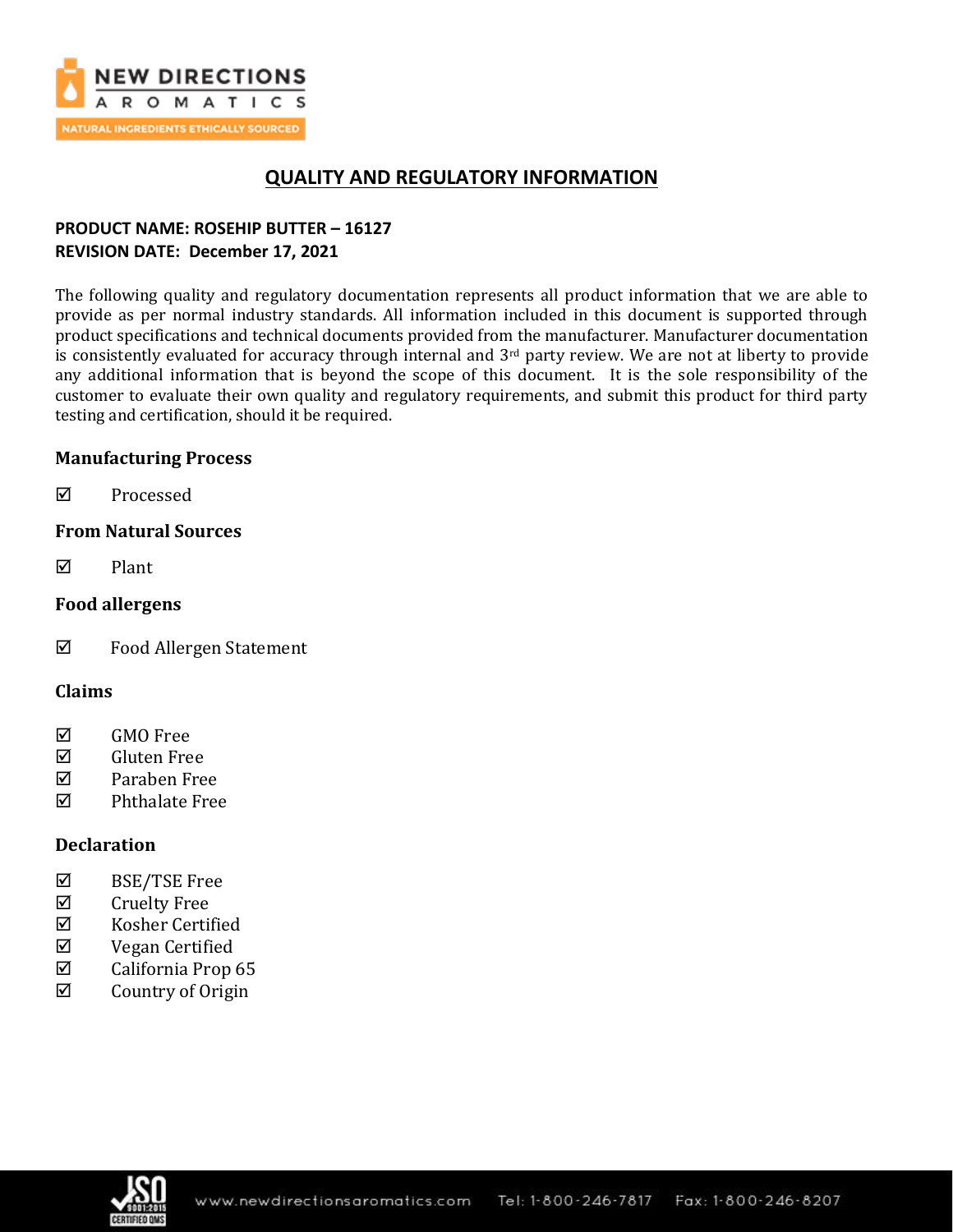

# **COMPOSITION STATEMENT**

## **PRODUCT NAME: ROSEHIP BUTTER – 16127**

We hereby declare that, to the best of our knowledge, this product is composed of the following ingredients:

| <b>INCI Name</b>         | <b>Source</b> | CAS#                                             | EC#       | $\frac{0}{0}$  |
|--------------------------|---------------|--------------------------------------------------|-----------|----------------|
| Hydrogenated Soybean Oil | Plant         | 8016-70-4                                        | 232-410-2 | 30 to 100      |
| Rosa Canina Fruit Oil    | Plant         | 84603-93-0/<br>84696-47-9                        |           | 3 to 10        |
| Tocopherol               | Plant         | 59-02-9 / 16698-35-<br>$4/54-28-4/119$<br>$13-1$ |           | $0.3$ to 1     |
| Rosa Canina Seed Extract | Plant         | 84696-47-9                                       | 283-652-0 | $0.1$ to $0.3$ |

#### **Disclaimer & Caution**

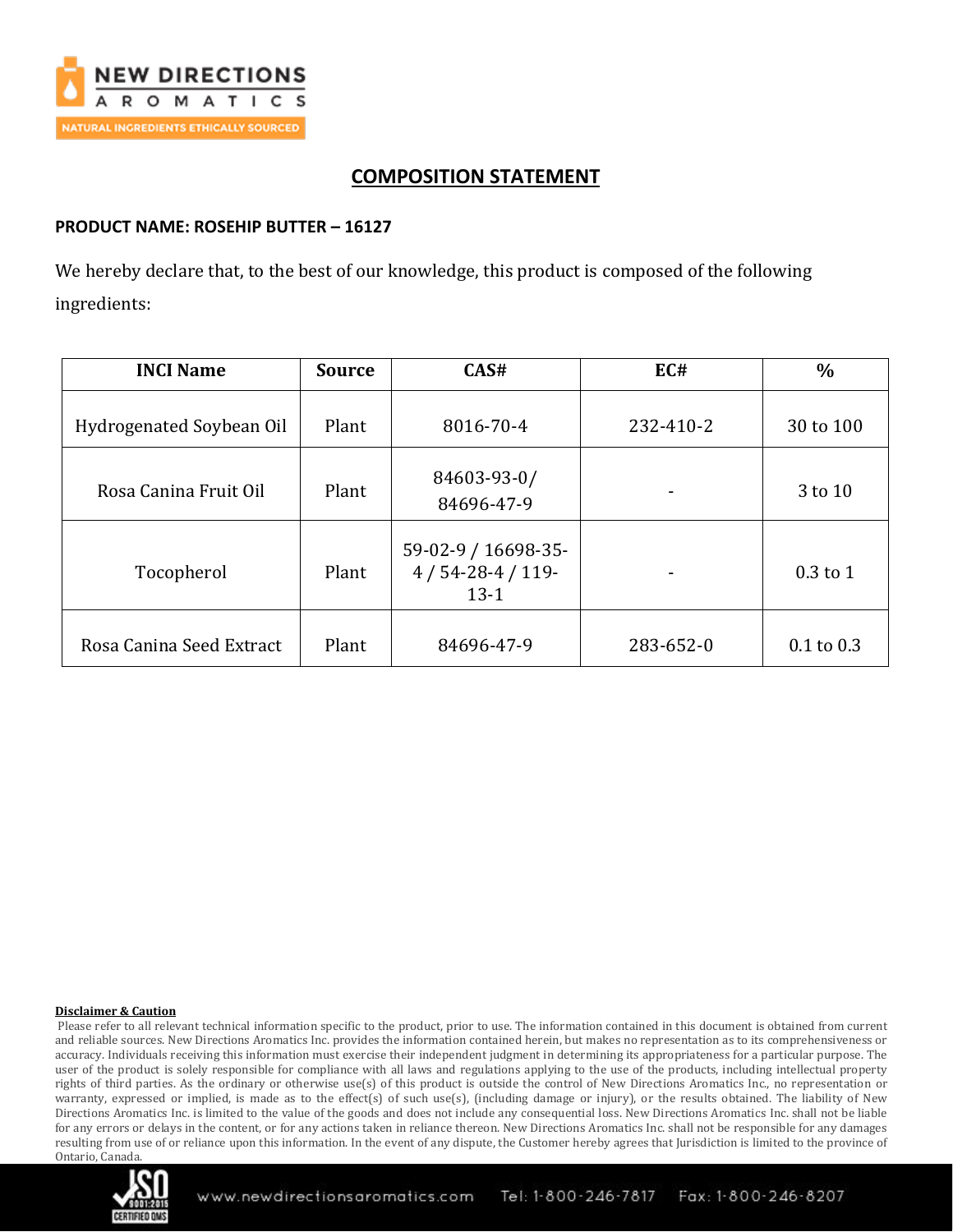

## **BY-PRODUCTS & IMPURITIES STATEMENT**

## **PRODUCT NAME: ROSEHIP BUTTER – 16127**

We hereby declare that, to the best of our knowledge, this product was not produced from nor does it contain any of the following by-products and impurities:

- GMO material(s)
- Gluten or its derivatives
- Parabens
- Phthalates

#### **Disclaimer & Caution**

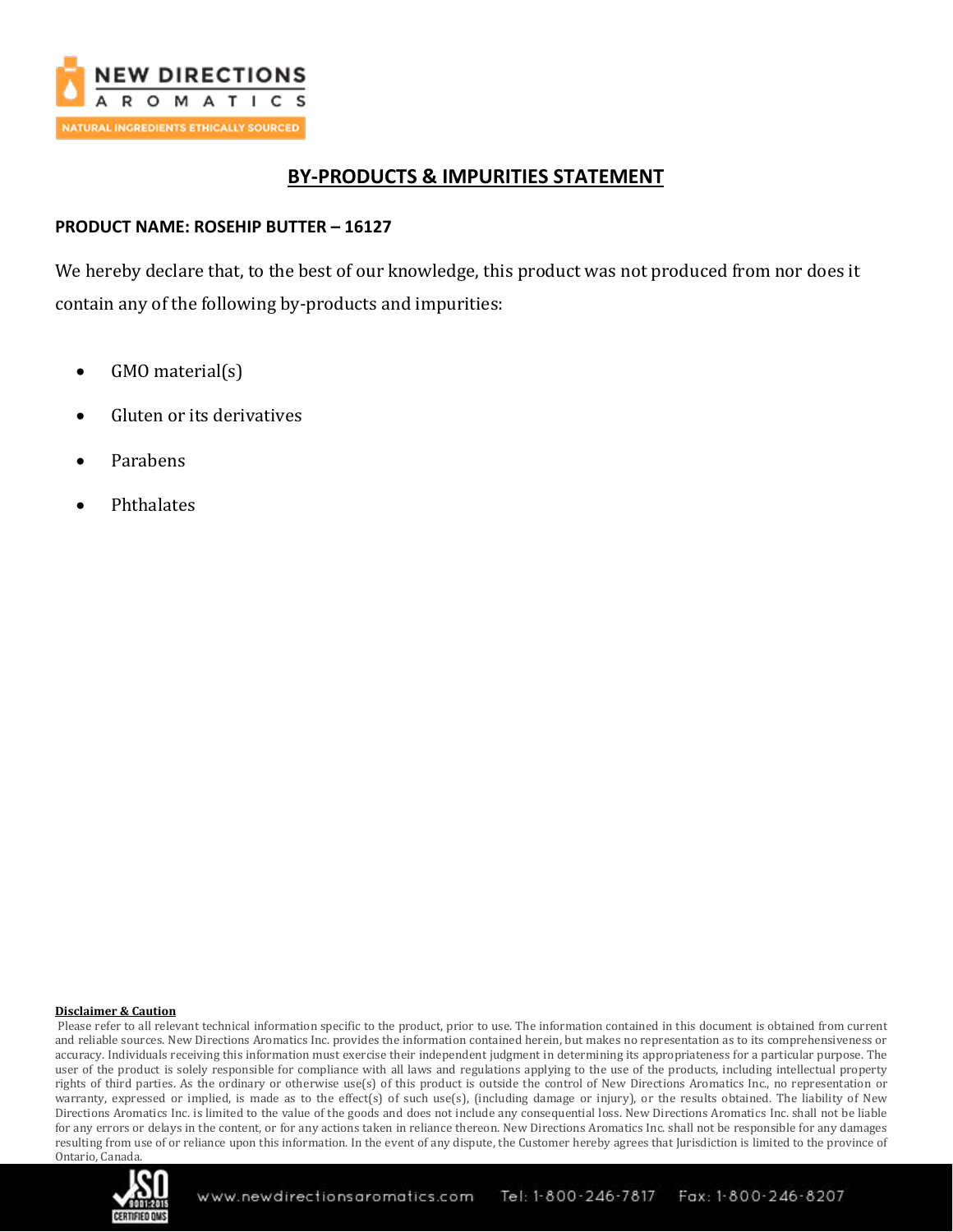

# **FOOD ALLERGEN INFORMATION**

### **PRODUCT NAME: ROSEHIP BUTTER – 16127**

| Component                                      | Present in the product |  |
|------------------------------------------------|------------------------|--|
| Peanut (and/or derivatives,) e.g., protein oil | N <sub>o</sub>         |  |
| Tree Nuts (and/or derivatives)                 | N <sub>o</sub>         |  |
| Sesame Seeds (and/or derivatives)              | N <sub>o</sub>         |  |
| Wheat                                          | N <sub>o</sub>         |  |
| Gluten                                         | No                     |  |
| Soybeans (and/or derivatives)                  | N <sub>o</sub>         |  |
| Dairy (including lactose) or Eggs              | N <sub>o</sub>         |  |
| Fish or their products                         | N <sub>o</sub>         |  |
| Shellfish or their products                    | N <sub>o</sub>         |  |

#### **Disclaimer & Caution**

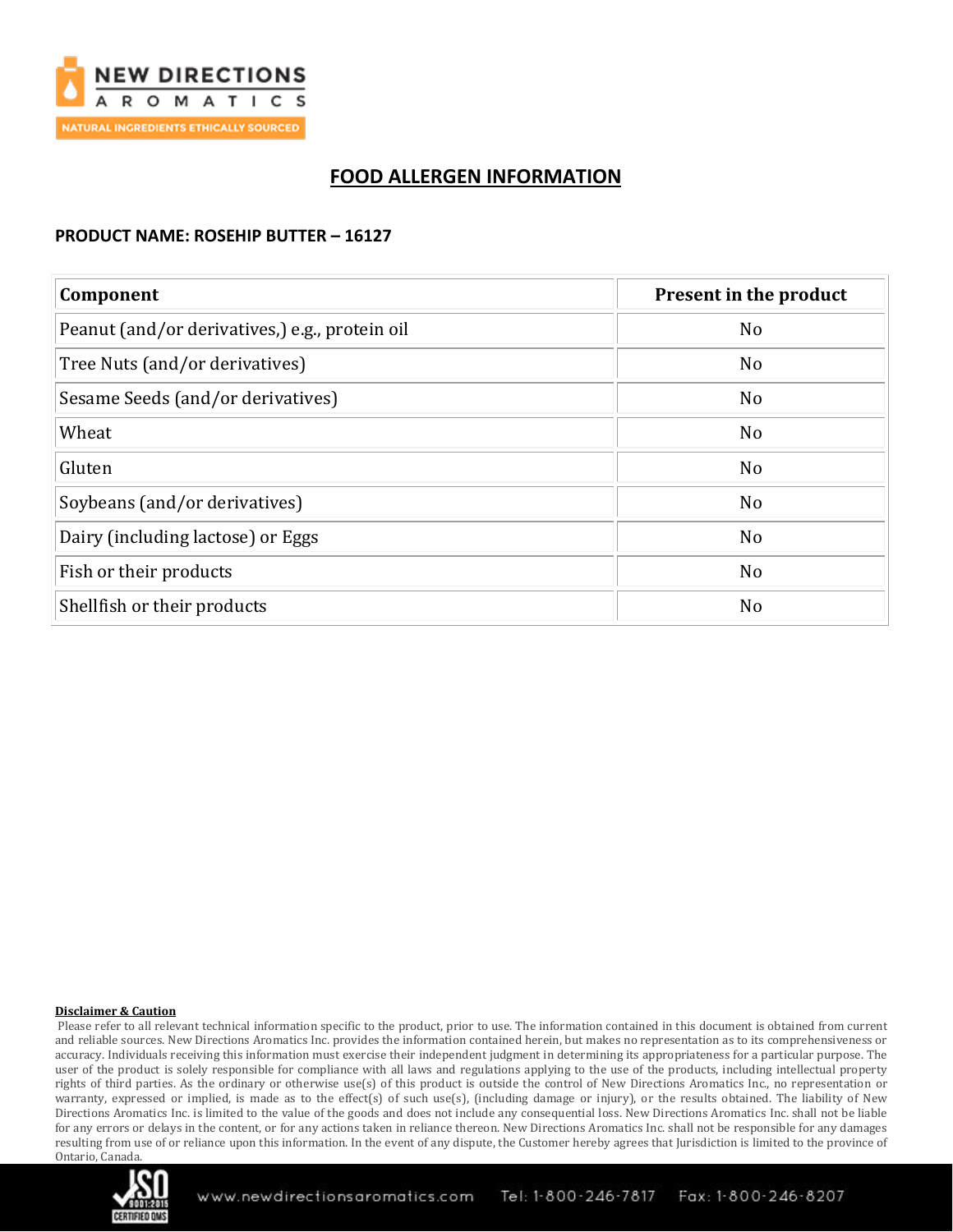

# **DECLARATION OF BOVINE SPONGIFORM ENCEPHALOPATHY (BSE)**

### **PRODUCT NAME: ROSEHIP BUTTER – 16127**

We hereby declare that, to the best of our knowledge, this product was not made with and does not contain any animal material or derivatives and is free of BSE.

#### **Disclaimer & Caution**

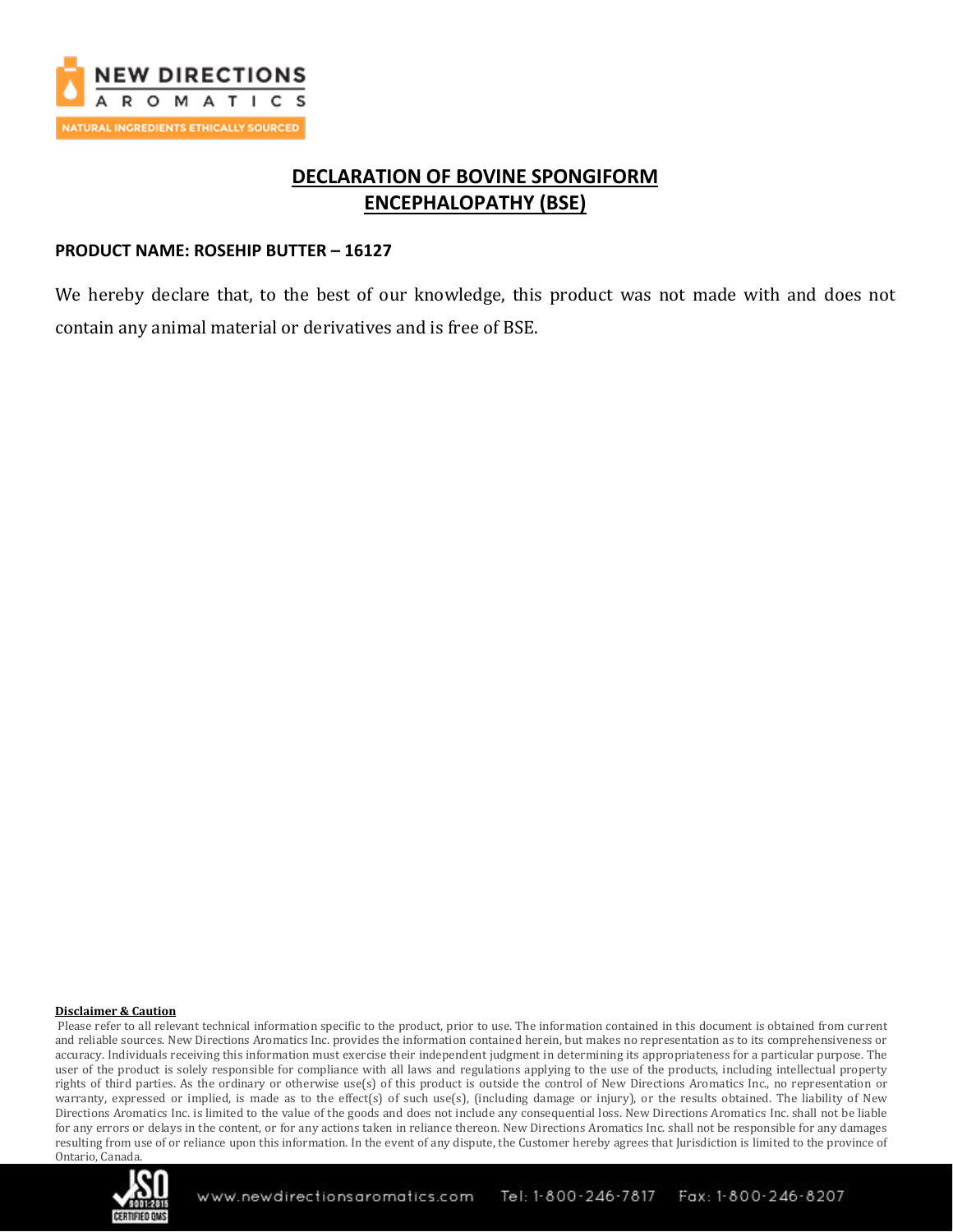

# **CRUELTY-FREE STATEMENT**

### **PRODUCT NAME: ROSEHIP BUTTER – 16127**

We hereby declare that, to the best of our knowledge, this product has not been tested on animals.

#### **Disclaimer & Caution**

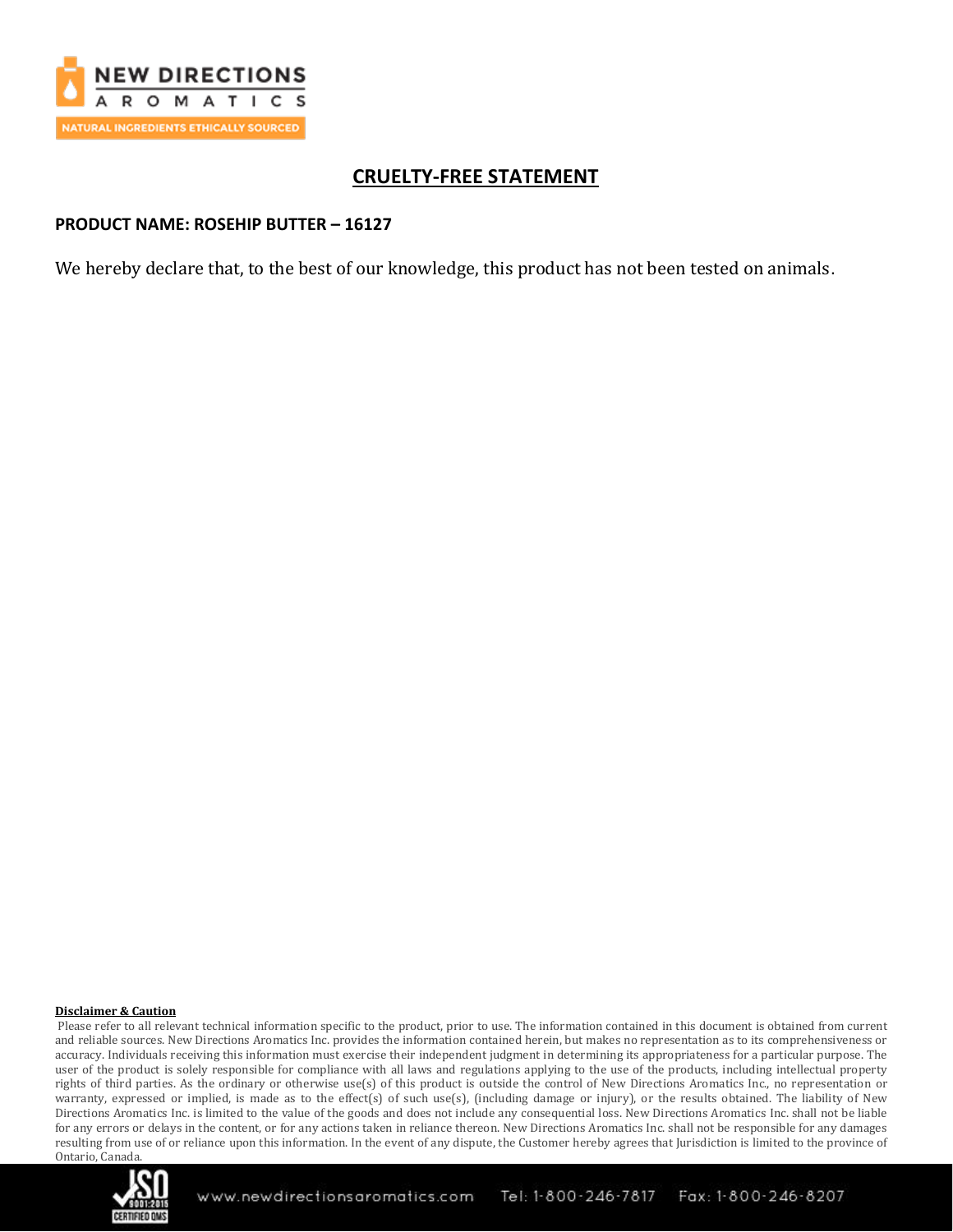

# **KOSHER STATEMENT**

## **PRODUCT NAME: ROSEHIP BUTTER – 16127**

We hereby confirm that this product has been certified to Kosher standards.

#### **Disclaimer & Caution**

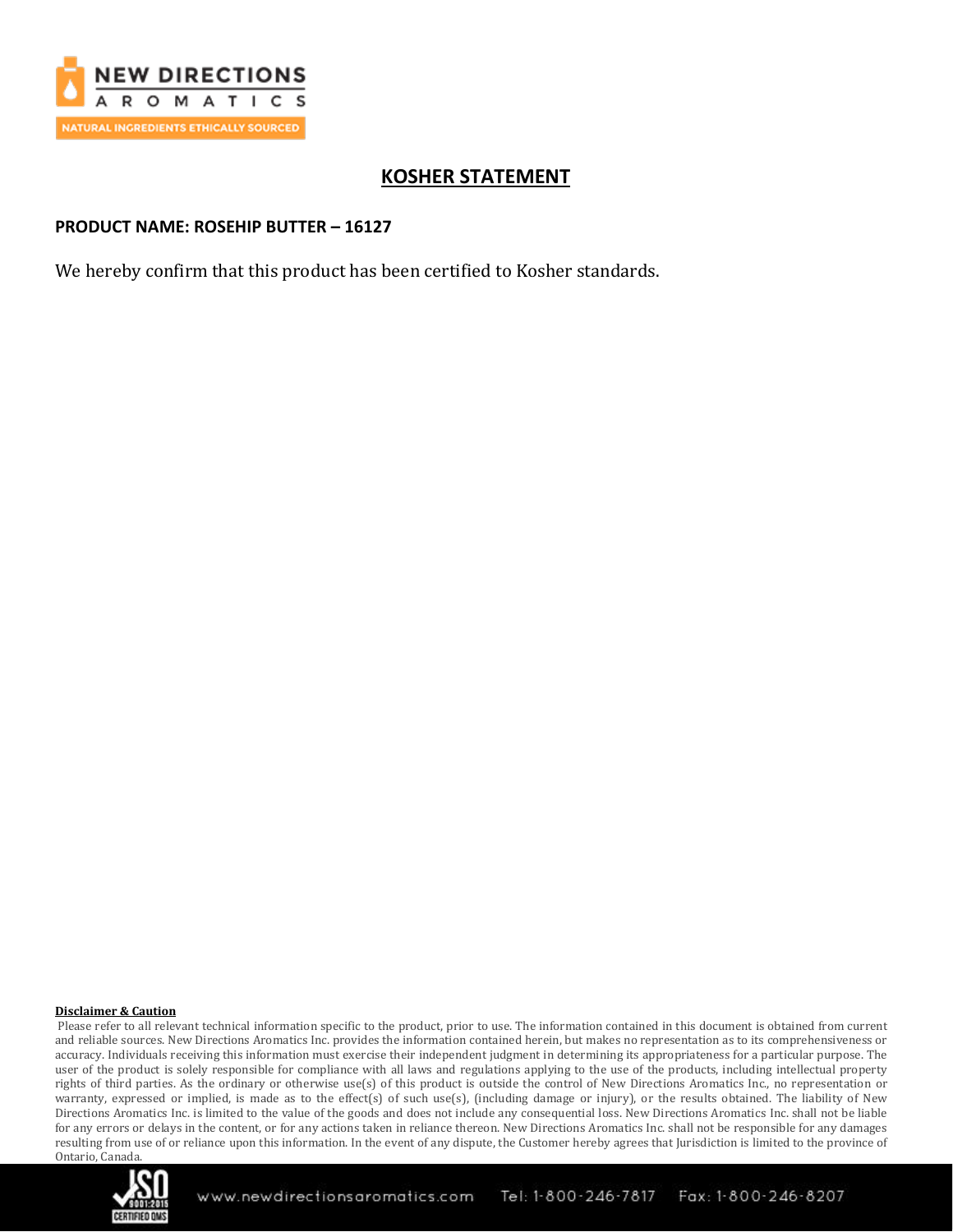

# **VEGAN STATEMENT**

## **PRODUCT NAME: ROSEHIP BUTTER – 16127**

We hereby confirm that this product has been certified to Vegan standards.

#### **Disclaimer & Caution**

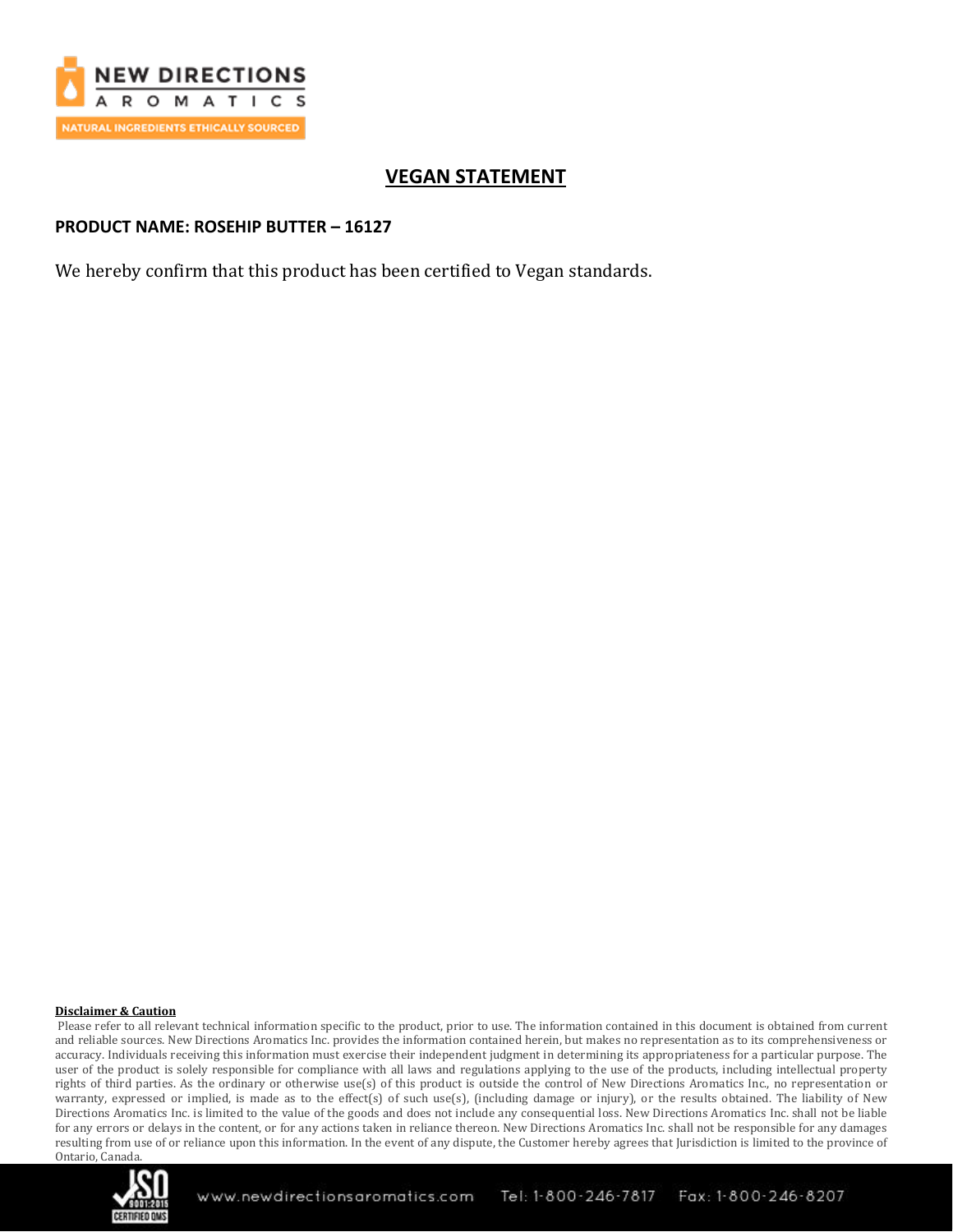

## **CALIFORNIA PROPOSITION 65 STATEMENT**

## **PRODUCT NAME: ROSEHIP BUTTER – 16127**

We hereby declare that, to the best of our knowledge, this product does not contain any substance(s) that are listed in the California Proposition 65.

#### **Disclaimer & Caution**